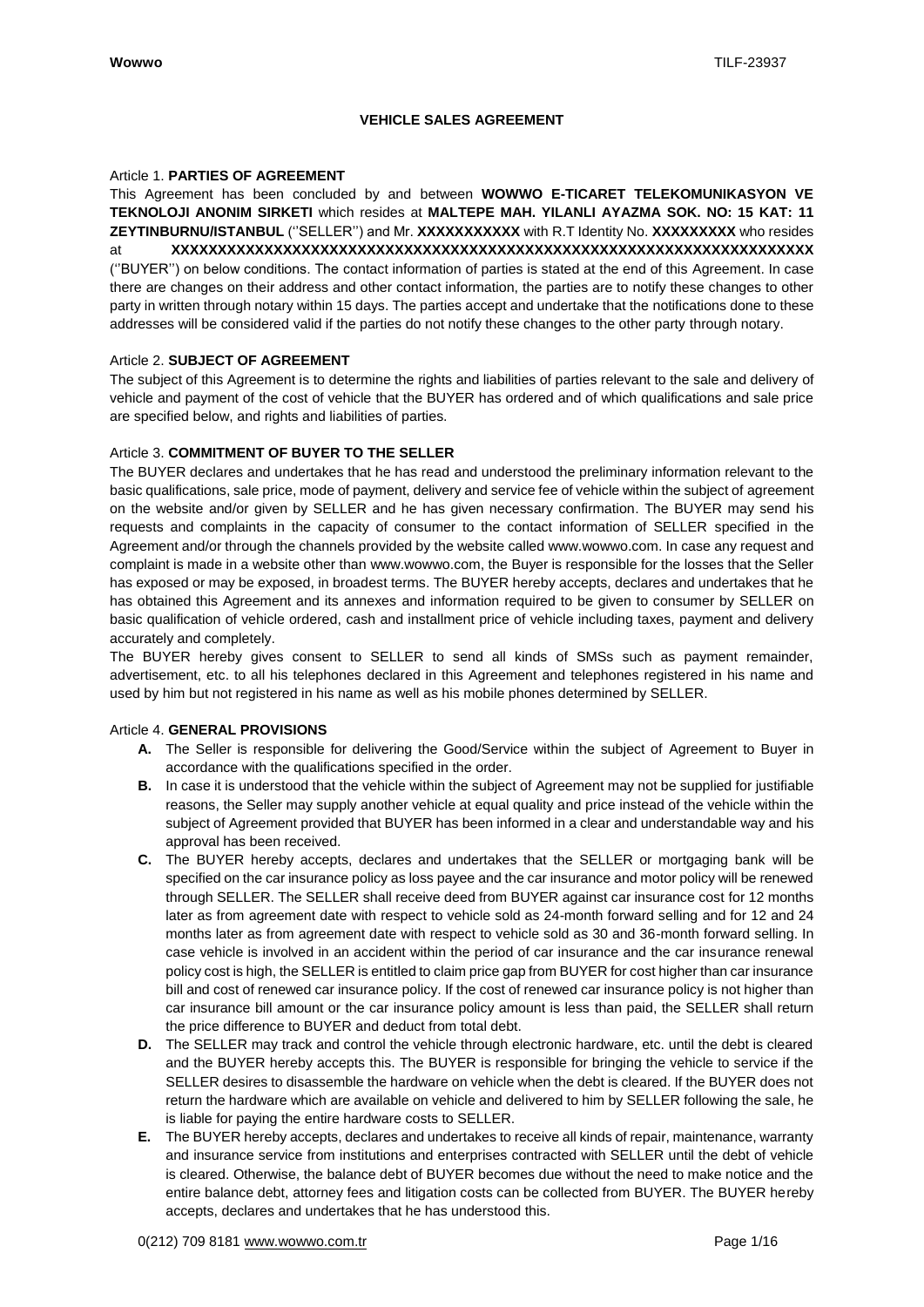- **F.** The BUYER hereby accepts, declares and undertakes to give necessary power to SELLER and/or 3<sup>rd</sup> party and its attorney to be notified for follow up with the aim of collecting all insurance indemnities and indemnifying the lost cost of vehicle from insurance companies and  $3<sup>rd</sup>$  parties in case the vehicle is involved in an accident before the clearance of debt.
- **G.** The BUYER hereby accepts, declares and undertakes to avoid from all kinds of attitudes and behaviors which may damage the reputation, peace and quiescent of SELLER or its group companies directly or indirectly; to keep all negotiations and agreements between SELLER confidential and not to disclose them or let their disclose to any person, institution or company without prior consent of SELLER; to keep methods, policies, pricing, marketing strategies, sales services, suppliers, current and potential customers related to operation of SELLER or its group companies and all other similar information and material and all kinds of information or indicating those material or evoking them confidential and not to disclose them or let their disclose to any person, institution or company without prior consent of SELLER; not to disclose them in any way and by any means and not to disclose them through media and media/social organs or let them disclosed; not to share them on forums and/or all similar web portals; not to use them as advertisement or disclose them and not to show them as reference through visual or written media and to show maximum care to all these issues.

In case the BUYER acts contrary and/or verbal or written warning does not give a result and he insists on his behaviors, the SELLER is entitled to terminate this Agreement based on these unilaterally. The BUYER is obliged to indemnify all losses of SELLER arising from this termination unconditionally.

**H.** In case the BUYER acts contrary to his statements and undertakings in this Agreement and he does not cover this breach in 2 business days despite SELLER's request, the SELLER is entitled to terminate this Agreement unilaterally. The BUYER is obliged to indemnify all losses of SELLER arising from this termination unconditionally.

| <b>XXXXXXXXXXXX</b>  |
|----------------------|
| <b>XXXXXXXXXX</b>    |
| XXXXXXXXXXXX         |
| XXXXXXXXXXXXX        |
| XXXXXXXXXXXXX        |
| XXXXXXXXXXXXXX       |
| XXXXXXXXXXXXX        |
| XXXXXXXXXXX          |
| xxxxxxxxxxxxx xxxxxx |
| XXXXXXXXXX           |
| XXXXXXXXXXX          |
|                      |
| TRY XXXXXXXXXX       |
| TRY XXXXXXXXX        |
|                      |

## Article 5. **BASIC QUALIFICATIONS, PRICE AND PAYMENT PLAN OF GOOD AND SERVICE WITHIN THE SUBJECT OF AGREEMENT**

The cash price of vehicle including all taxes, car insurance and warranty is TRY 59,382.80. The forward price including all taxes is TRY 72,180.28. TRY 29,000.00 was paid in cash to the SELLER by BUYER at the delivery. The balance amounting to TRY 43,180.28 has been installed as shown in the table. The total amount includes marketing, consultancy, VAT and all taxes. The annual delay interest rate applied for forward receivables corresponds to 18.74%. This rate shall be shown on bills to be issued for forward sales.

| <b>Instalment No.</b> | <b>Payment Date</b> | <b>Payment Amount</b> | <b>Remarks</b> |
|-----------------------|---------------------|-----------------------|----------------|
|                       | 22/11/2019, Fri     | TRY XXXXXXXX          |                |
| 2                     | 22/12/2019, Sun     | TRY XXXXXXXX          |                |
| 3                     | 22/01/2020, Wed     | TRY XXXXXXXX          |                |
| 4                     | 22/02/2020, Sat     | TRY XXXXXXXX          |                |
| 5                     | 22/03/2020, Sun     | TRY XXXXXXXX          |                |
| 6                     | 22/04/2020, Wed     | TRY XXXXXXXX          |                |
|                       | 22/05/2020, Fri     | TRY XXXXXXXX          |                |
| 8                     | 22/06/2020, Mon     | TRY XXXXXXXX          |                |
| 9                     | 22/07/2020, Wed     | TRY XXXXXXXX          |                |
| 10                    | 22/08/2020, Sat     | TRY XXXXXXXX          |                |
| 11                    | 22/09/2020, Tue     | TRY XXXXXXXX          |                |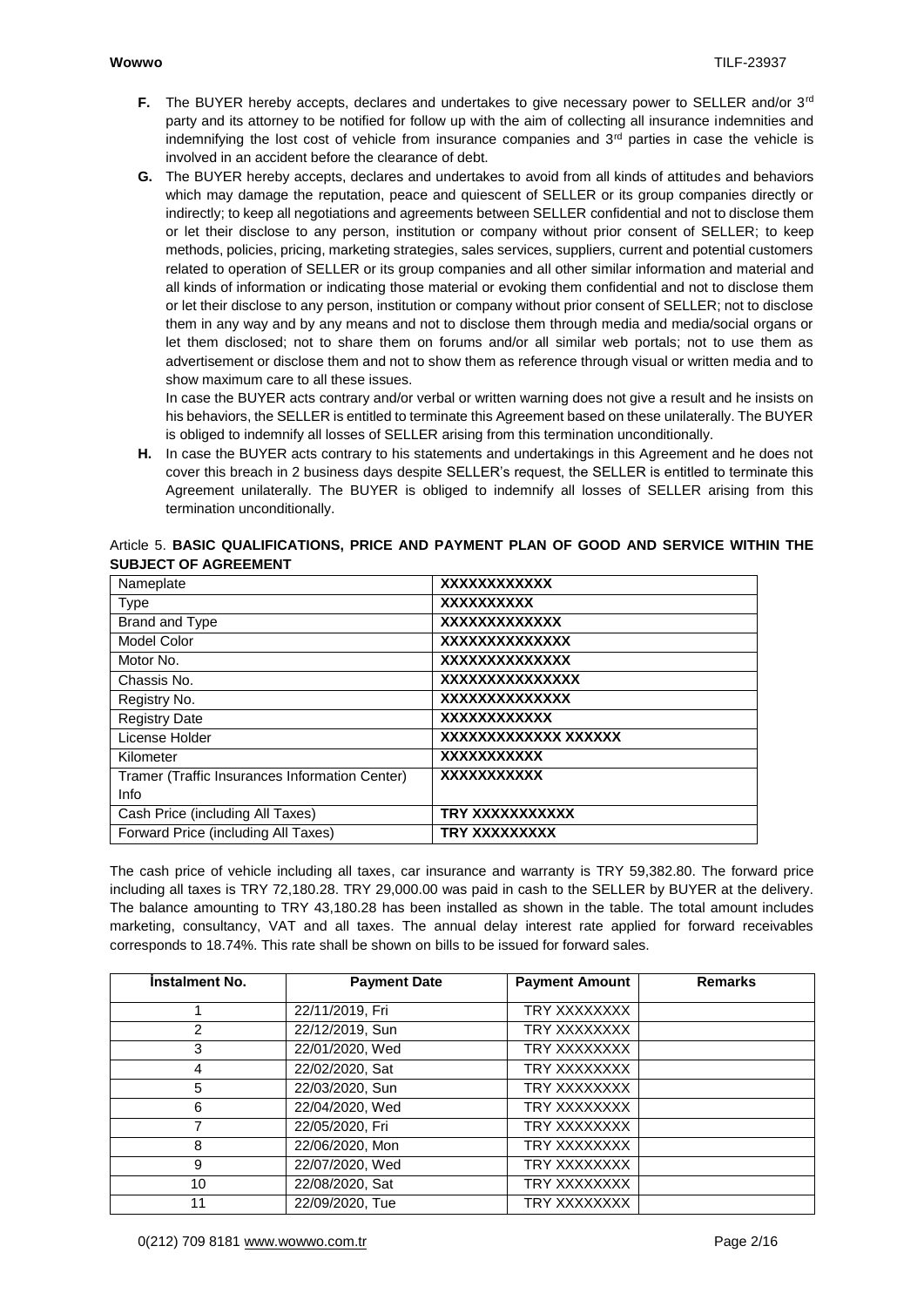| $12 \overline{ }$ | 22/10/2020, Thr | TRY XXXXXXXX |               |
|-------------------|-----------------|--------------|---------------|
| 13                | 22/11/2020, Mon | TRY XXXXXXXX |               |
| 14                | 22/12/2020, Tue | TRY XXXXXXXX |               |
| 15                | 22/01/2021, Fri | TRY XXXXXXXX |               |
| 16                | 22/02/2021, Mon | TRY XXXXXXXX |               |
| 17                | 22/03/2021, Mon | TRY XXXXXXXX |               |
| 18                | 22/04/2021. Thr | TRY XXXXXXXX |               |
| 19                | 22/05/2021, Sat | TRY XXXXXXXX |               |
| 20                | 22/06/2021, Tue | TRY XXXXXXXX |               |
| 21                | 22/07/2021, Thr | TRY XXXXXXXX |               |
| 22                | 22/08/2021, Mon | TRY XXXXXXXX |               |
| 23                | 22/09/2021, Wed | TRY XXXXXXXX |               |
| 24                | 22/10/2021, Fri | TRY XXXXXXXX |               |
| $12 \overline{ }$ | 22/10/2020.Thr  | TRY XXXXXXXX | Car Insurance |

UNLESS OTHERWISE NOTIFIED TO HIM, THE BUYER SHALL MAKE ALL PAYMENTS SPECIFIED IN THE PAYMENT TABLE TO THE ACCOUNT OF WOWWO E-TICARET TELEKOMUNIKASYON A.S: VAKIFBANK MASLAK BRANCH NO:0401 - ACCOUNT NO: 00158007306550749, EFT IBAN NO: TR59 0001 5001 5800 7306 5507 49 AND HE SHALL STATE THE NAME OF DEBTOR AND TERM.

Unless otherwise notified to him via sms or in written, the BUYER will make all payments relevant to this Agreement to the bank account stated above. The BUYER accepts, declares and undertakes that he will make all payments to the bank account of WOWWO E-TICARET TELEKOMUNIKASYON A.S. stated above and he will not make the payments arising from this Agreement to any other account and in case he has made to another account, it will be deemed that he has not made payment relevant to the Agreement and thus, he will bear legal consequences of this.

The SELLER accepts that the payment made by the BUYER to the aforementioned bank account is the payment which has been made within the scope of this Agreement.

The SELLER has issued individual bills of exchanges bearer to holder, which will not exceed the installation amount for payment of each installation against the payments undertaken by BUYER based on this Agreement and the bills of exchanges issued has been signed by BUYER. The BUYER may receive the promissory note/promissory notes by going to the bank branch specified in the notification on the due date according to the notification of the promissory notes sent by the bank and by making the relevant payment at the cash desk. If the BUYER does not go to the bank branch shown above and does not pay the promissory note at its cashier, -considering the fact that the said promissory notes will be sent back to the company headquarters by the bank- even if he/she have made the payment by wire transfer, EFT, or at other branches on the due date or after the due date, he/she will be able to receive the paid promissory notes from the SELLER's address written in the CONTRACT against a promissory note delivery receipt only when all the debt arising from the sales contract are fully paid. The BUYER accepts that the necessary information regarding this form of payment has been provided. The BUYER accepts and declares that he/she cannot receive the promissory notes that has not been paid by going to the bank branch as shown in the contract, before the closure of all the CONTRACTUAL debt, that the SELLER has not any responsibility in this regard, that he/she will hold all the responsibility and expenses incurred in a contrary situation, and that she/she release the SELLER irrevocably in this respect.

The BUYER hereby accepts and undertakes to make the payments to SELLER based on the payment plan given in this article and to pay a delay clause at the rate of 10% of installment amount for each installment and delay interest arising from this delay.

#### Article 6. **DELIVERY**

The vehicle, which is purchased, shall be delivered to BUYER in 2 business days following the payment of advance payment and signing all instruments. The BUYER shall submit the vehicle registration certificate and all instruments necessary for taking the delivery of vehicle, to institution where the vehicle is.

The BUYER assumes the delivery expenses. In case the BUYER is not at the address of BUYER at the time of delivery, the SELLER shall be deemed as fulfilled his obligation to deliver fully and completely. In case the delivery of vehicle is not taken as specified in this article, the BUYER assumes all losses arising from late delivery of vehicle if he does not take the delivery of vehicle specified in this article and he is liable for indemnifying loss of SELLER.

The SELLER is liable for giving information to BUYER if the vehicle is not delivered duly because of stock-out, transportation and similar commercial opportunities, unexpected cases, force majeure or weather conditions preventing the transportation, disruption of transportation, extraordinary cases such as terror, etc. The BUYER is entitled to exercise one of his rights to withdraw from Agreement (terminating the Agreement), change the vehicle with another vehicle at same quality and price and/or delay the delivery of vehicle until the case preventing the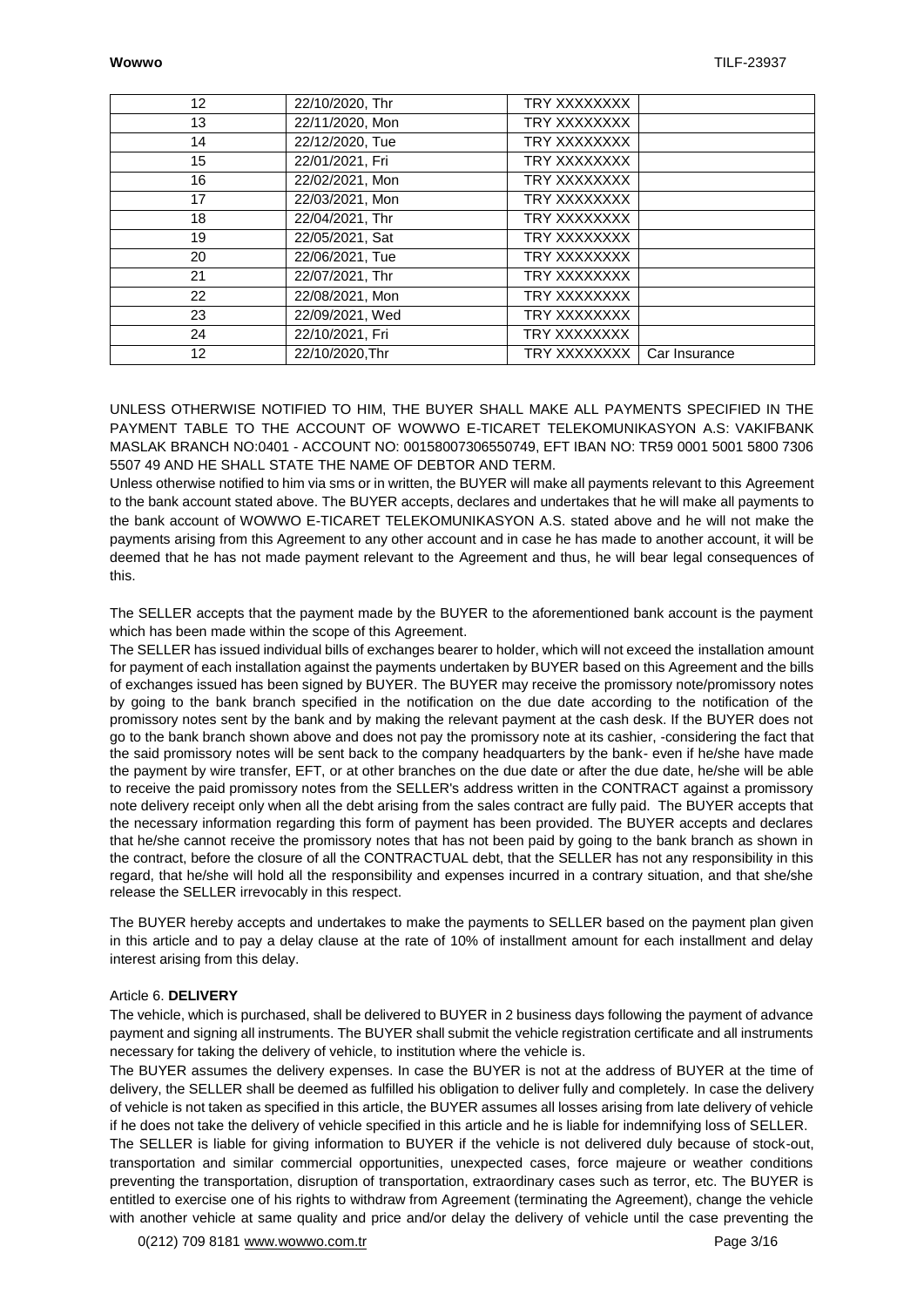delivery has been abolished. If the BUYER withdraws from Agreement, the amount and all obligating instruments shall be returned to him in fourteen days as from the delivery of termination notice to SELLER. Moreover, the BUYER is not entitled to claim his loss from SELLER.

In order to make delivery of this vehicle subject to Agreement, one signed copy of this Agreement shall be delivered to SELLER and the entire vehicle cost or advance payment shall have been paid to BUYER through mode of payment preferred by BUYER and the payment instruments and valuable instruments shall have been signed. If the vehicle order is cancelled for any reason and the BUYER refrains from signing the agreements issued by SELLER, the SELLER shall be released from delivery of vehicle.

| To be Delivered                                  |                                                                                                                                                                                                                                                                                                                                                                                                                                                                                                                                                                                                                                                                                                                                                                                        |
|--------------------------------------------------|----------------------------------------------------------------------------------------------------------------------------------------------------------------------------------------------------------------------------------------------------------------------------------------------------------------------------------------------------------------------------------------------------------------------------------------------------------------------------------------------------------------------------------------------------------------------------------------------------------------------------------------------------------------------------------------------------------------------------------------------------------------------------------------|
| <b>Person/Institution</b>                        | XXXXXXXXX                                                                                                                                                                                                                                                                                                                                                                                                                                                                                                                                                                                                                                                                                                                                                                              |
| <b>Delivery Address</b>                          | IMALTEPE MAH. YILANLI AYAZMA SOK. NO:15 KAT:11 ZEYTİNBURNU ISTANBUL                                                                                                                                                                                                                                                                                                                                                                                                                                                                                                                                                                                                                                                                                                                    |
| <b>Invoice Address</b>                           | XXXXXXXXXXXXXXXXXXX                                                                                                                                                                                                                                                                                                                                                                                                                                                                                                                                                                                                                                                                                                                                                                    |
| <b>Delivery Conditions</b>                       | The parties hereby accept their addresses specified in this Agreement (residence, main<br>and all kinds of correspondence addresses) as their notification address. Unless the<br>change of address is not notified to other party through notary, the notices to be made to<br>those addresses shall become valid pursuant to notice code. The acknowledgement<br>messages will be sent by SELLER to contact details given in this Agreement and no<br>delivery is made no fests and holidays. If the vehicle that you have paid over internet has<br>not available on our stocks, the waiting period is at least 4 (Four) days and maximum 30<br>(thirty) days. If the vehicle is not delivered to the consumer within these periods, the<br>payment is refunded to BUYER in 7 days. |
| <b>BUYER Services e-mail</b>                     | bilgi@wowwo.com                                                                                                                                                                                                                                                                                                                                                                                                                                                                                                                                                                                                                                                                                                                                                                        |
| <b>BUYER Services Telephone</b><br><b>Number</b> | (212) 709 81 81                                                                                                                                                                                                                                                                                                                                                                                                                                                                                                                                                                                                                                                                                                                                                                        |

## Article 7. **DEFAULT, LEGAL PROCEEDINGS AND EARLY PAYMENT**

In case the BUYER goes into default in paying the instalments although the SELLER has fulfilled all its liabilities resulted from the Agreement, the SELLER has the right to request whole remaining debt. In order that the SELLER may exercise this right, BUYER shall have gone into default in any two of instalments or an instalment constituting at least one fourth of balance debt. In this case, the SELLER is entitled to claim the entire balance debt from BUYER without waiting the maturity of debt.

If the BUYER desires to pay the entire debt as cash, the SELLER calculates the discount based on early payment plan specified o[n www.wowwo.com.](http://www.wowwo.com/); this discount ratio may change depending on BUYER and this ratio is not fixed and variable. The SELLER makes the necessary discount and apply the discount to balance debt. The BUYER is obliged to make payment in 3 business days following the application of discount; the discount proposal becomes invalid if the payment is not done in 3 business days. Moreover, the BUYER has been released from vehicle obligation if the payment has been done in 3 business days following the application of discount. However, his obligation to renew the Compulsory Financial Liability Insurance and Car Insurance Policies undertaken in this Agreement will not have been released. The BUYER's responsibility in terms of policy continues as if the vehicle installments continue. If the BUYER requests discount again, the ration valid on the request of discount shall be taken in consideration. The BUYER cannot claim another discount. The SELLER makes a discount by calculating its expenses and legal liabilities. The BUYER cannot claim the discount on SELLER's expenses, taxes, charges and duties and he is only entitled to claim discount on his balance debt. The discount is applied after deducting the expenses and costs and this discount is determined by SELLER freely. The SELLER is free to determine the discount ratio to be applied if the BUYER pays his debt early. The BUYER cannot claim discount in the manner this will exceed the discount ratio to be applied by SELLER. The SELLER shall calculate the discount ratio specified in the early payment plan and request the BUYER to pay his balance debt. The BUYER cannot claim extra discount other than these. If the BUYER does not go in default, the early payment discount is not applied even if he makes early payment. If the BUYER pays several bills but he did not pay the entire debt, the discount is not applied but only when he pays the entire debt early, this discount amount is applied. If the vehicle is totaled-off before payment of entire debt of vehicle subject to this sales agreement, the discount is not applied to balance debt and the amount collected from vehicle insurance company shall be deemed as balance debt of vehicle. If the insurance company makes payment at an amount higher than balance debt of Buyer, the SELLER shall submit a statement to insurance company for making payment to Buyer for amount exceeding the Debt to Seller. The BUYER hereby accepts and declares not to claim any discount other than this irrevocably.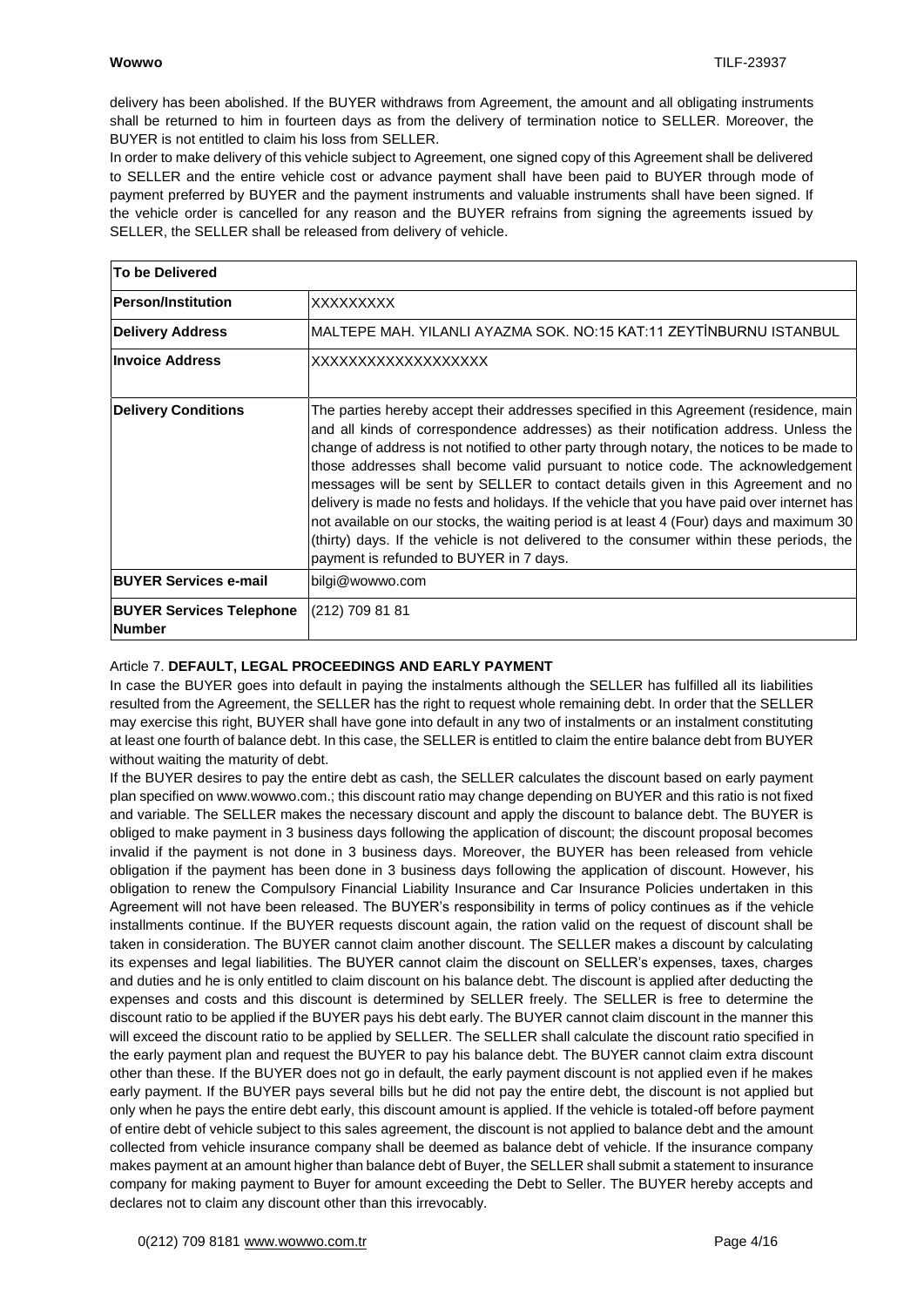If the forward sales is made through Bank credit cards partially or wholly, the BUYER hereby accepts, declares and undertakes that the information on interest ratios and delay interests will be confirmed by BUYER and the provisions related to interest and delay interest will be applied within the scope of agreement concluded by and between Bank and BUYER pursuant to applicable legislation. In the installment procedures, the provisions of agreement concluded by and between BUYER and card holder bank becomes valid. The payment date of credit card is determined pursuant to agreement concluded by and between bank and BUYER.

If the BUYER goes in default in the transactions made with credit card, he shall pay interest within the frame of credit card contract made with the credit card holder and bank and he will be responsible against the bank. In this case, the relevant bank can take legal actions; claim the expenses and attorney fee from BUYER and if the BUYER goes in default because of his debt, the BUYER accepts to pay the losses and damages of SELLER due to delay fulfillment of his obligation.

#### Article 8. **WITHDRAWAL**

The BUYER reserves right to withdraw from Agreement in seven days without showing a reason and paying a penal clause. He can exercise his right to withdraw based on gross negligence, which may occur afterwards and are not specified in the report of expertise issued by contracted company.

The BUYER is obliged to notify his withdrawal from Agreement in 7 days as from contract date in written through notary.

The BUYER is responsible for cautionary judgements on vehicle which may be taken in future since the vehicle is involved in a crime or subject to a crime, within this 7-day period. This responsibility is limited to vehicle amount specified in the Agreement. The BUYER hereby accepts and undertakes to pay the litigation expenses, attorney fees and all expenses arising from involving in a crime irrevocably.

If the BUYER withdraws from Agreement, he is obliged to deliver the vehicle without using it completely and free from damages.

Pursuant to Regulation on Installment Selling Agreements Clause No. 7 Sub-clause no. 3 concerning right to withdraw, the consumer can use the good only to the extent of ordinary examination if the seller has delivered the good to consumer within the period of withdrawal. The ordinary examination covers the first examination of good. In case the good is used customarily, the consumer is not entitled to exercise his/her right to withdraw. Therefore, s/he cannot exercise his/her right to withdraw without showing a reason if the vehicle is used for any purpose other than ordinary examination within the period of withdrawal.

The BUYER hereby accepts, declares and undertakes that the use of vehicle will not exceed 15 km daily and 105 km in total after he has received the vehicle if he has exercised his right to withdraw and he is not entitled to exercise his right to withdraw if the specified km is exceeded.

The BUYER is entitled to exercise his right to withdraw within 7-day period, but he cannot exercise his right to withdraw verbally or by telephone and via e-mail.

The BUYER is obliged to cover the expenses made by SELLER and taxes, duties, charges, notary expenses and other expenses which have accrued and will accrue, if he has exercised his right to withdraw. The BUYER is obliged to deliver the vehicle as unused and completely. The BUYER hereby accepts and undertakes to pay those expenses irrevocably.

The BUYER does not let  $3^{rd}$  parties to use the vehicle or rent it our within the period of withdrawal. If the BUYER lets any third party use the vehicle or rent it out, the SELLER is entitled to terminate the Agreement unilaterally. The BUYER is obliged to cover all losses arising from termination of Agreement unconditionally.

If the BUYER lets his immediate family to use the vehicle, he is obliged to notify the provisions of this Agreement and its consequences. If the vehicle sold by SELLER is damaged since the vehicle is used by immediate family of BUYER, the BUYER is responsible for this and obliged to pay all losses.

#### Article 9. **TRAMER (Traffic Insurances Information Center) and EXPERTISE**

The SELLER told the km and insurance tramer data specified in the vehicle delivery record enclosed herewith; expertise information to BUYER in detail and gave information on insurance tramer record and thus, the BUYER has accepted these. The BUYER conducted the expertise of vehicle and checked its engine and gearbox and accepted the vehicle as it is and accepted, undertook and signed this Agreement irrevocably.

If the BUYER takes the delivery of defective and faulty Good/Service subject to Agreement without inspecting it beforehand (by stating that he has accepted the current situation of vehicle without conducting expertise, making tramer investigation, investigating the kilometer, authorized service and examination, making necessary controls and examinations), the BUYER assumes the whole responsibility. The BUYER accepts that the Good/Service has taken as free of damages and solid.

## Article 10. **WAIVER**

The BUYER gives consent to SELLER to close the operation of vehicle over the control system unconditionally if he goes in default for paying his debt arising from this Agreement. The BUYER hereby accepts and declares that he will not make an objection to closure procedure and he has waived from all his rights to object with respect to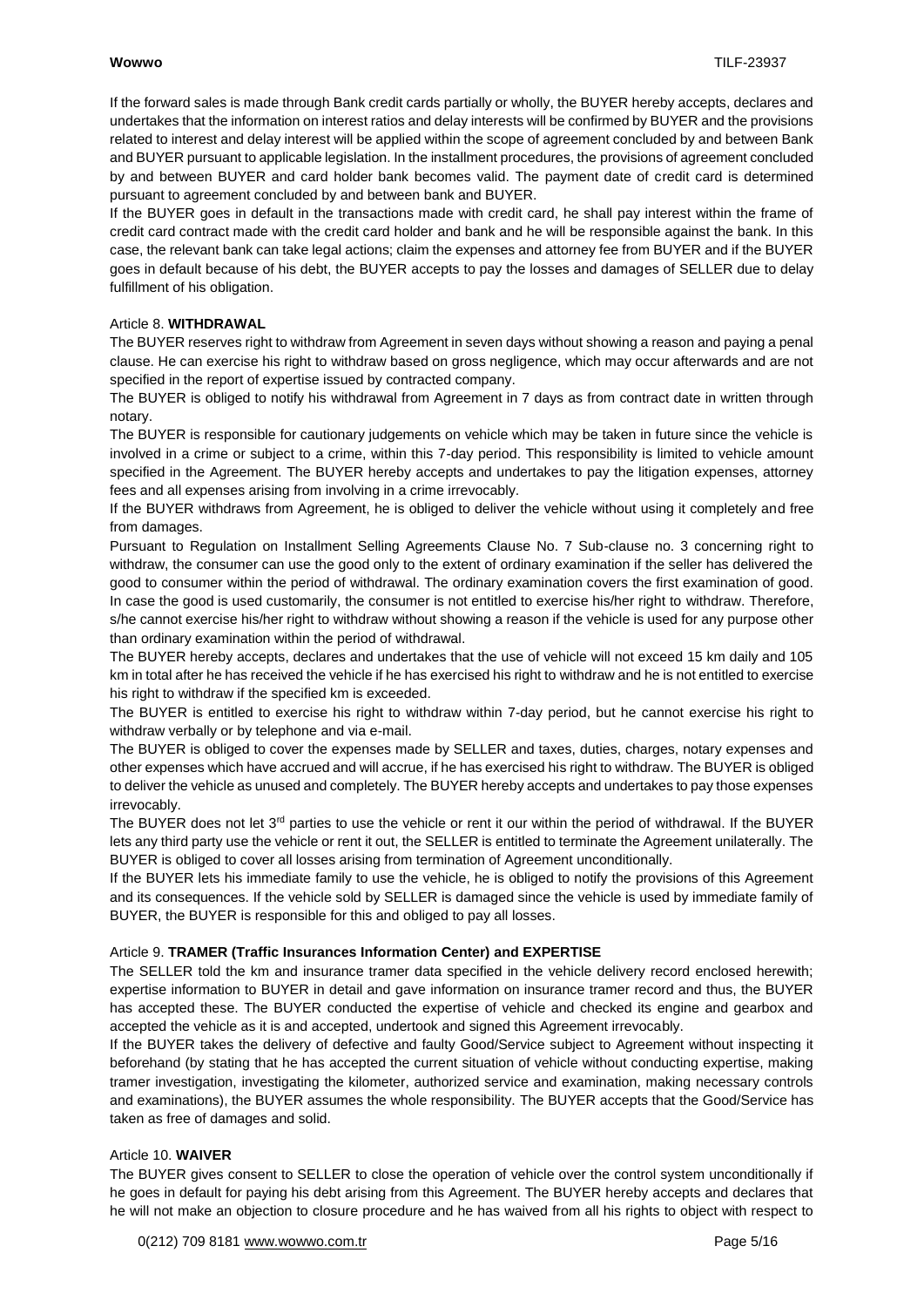this closure procedure. The BUYER hereby accepts and declares that he has waived from his right to claim any right and loss regardless of the name under which, from SELLER due to this procedure and closure of vehicle to use by BUYER.

If the BUYER let any third party to use the vehicle, the BUYER is liable for notifying the third party about this Agreement and its provisions.

When the BUER transfers the vehicles bought based on this Agreement to any third party, this does not release its liabilities and undertakings and all kinds of liabilities and undertakings of BUYER shall continue until the debt arising from Agreement is paid entirely.

#### Article 11. **DEED OF EVIDENCE**

In case of any dispute, the BUYER accepts and declares that all commercial books and records and computer records of SELLER will form a basis to the evidence pursuant to the Code of Civil Procedure Article No. 193 and he has waived from his right to object these.

#### Article 12. **DEED OF AUTHORITY**

In case of disputes resulted from this Agreement, Istanbul Courts (Cağlayan) and enforcement offices are authorized. The BUYER may apply to Consumer Courts and Consumer Arbitration Courts for the disputes resulted from this Agreement by considering the legal limits.

#### Article 13. **TRANSFER AND ASSIGMENT**

The SELLER may transfer all its rights, receivables and/or liabilities resulted from this Agreement to any natural or legal persons without making any notification and without the need to receive the consent of BUYER.

#### Article 14. **SEVERABILITY**

The provisions of this Agreement are divisible; if any of its provisions become null or cancelled or inapplicable, this case will not affect the validity of other provisions.

#### Article 15. **ENFORCEMENT**

This Agreement has been concluded as 1 original copy on October 25, 2019 and after each article has been read and discussed by parties, it has been signed along with annexes and thus, it enters into force.

Maturity and Penal Clause Protocol, Payment Plan, Vehicle Pledge Agreement, Write Installation off Agreement, Vehicle Delivery Record, Statement Record, Letter of Payment Consent, Letter of Decrease in Value Consent, Approval Form and Expertise Report are indispensable parts of this agreement and they are annexes of Agreement having the same effect.

The SELLER has delivered one copy of Agreement has been delivered to BUYER by hand.

| <b>DEBTOR</b>                    | <b>SELLER</b>                                   |
|----------------------------------|-------------------------------------------------|
| <b>NAME SURNAME: XXXXXXXXXXX</b> | <b>COMMERCIAL TITLE:</b> WOWWO E-TICARET        |
|                                  | TELEKOMUNIKASYON VE TEKNOLOJI ANONIM            |
|                                  | <b>SIRKETI</b>                                  |
| <b>T.R. ID NO: XXXXXXXX</b>      | <b>TAXPAYER'S ID: 8140490439</b>                |
| ADDRESS: XXXXXXXXXXXXXXXXXXXXXXX | <b>ADRESS: MALTEPE MAH, YILANLI AYAZMA SOK.</b> |
| XXXXXXXXXXXXX                    | NO:15 KAT:11 ZEYTİNBURNU / İSTANBUL             |
| XXXXXXXXXXXXXX                   |                                                 |
| <b>TEL/MOBILE: XXXXXXXXX</b>     | TEL/MOBILE: 0(212) 709 8181                     |
| <b>DATE:</b> XXXXXXXXXXXXXX      | <b>DATE: XXXXXXXXXXXXXX</b>                     |

#### **STAMP/SIGNATURE**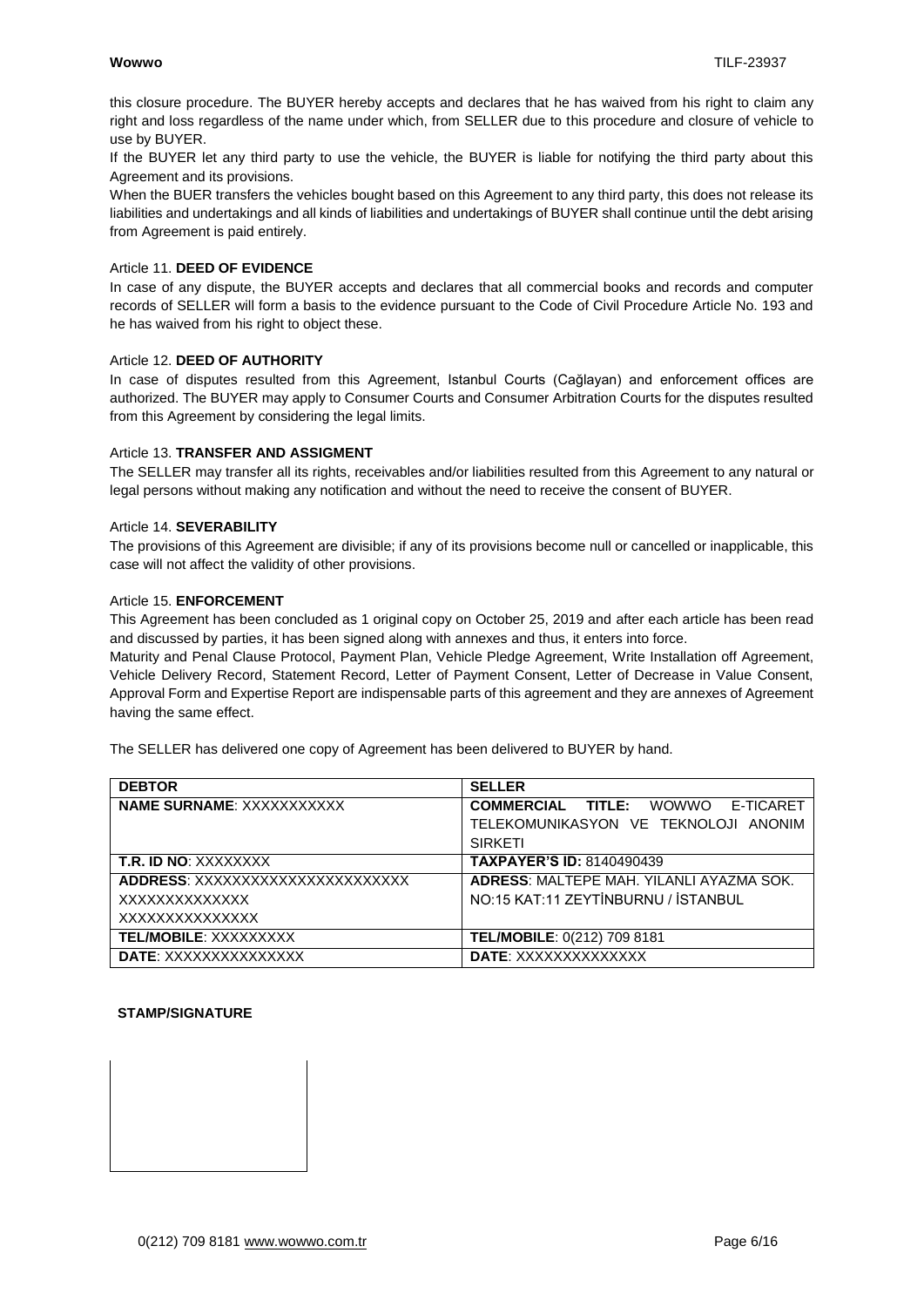## **MATURITY AND PENAL CLAUSE PROTOCOL**

## **PARTIES**

| SELLER | WOWWO E-TİCARET TELEKOMİNİKASYON VE TEKNOLOJİ A.Ş.<br>Maltepe Mah. Yılanlı Ayazma Sk. No:15 Kat:11 Zeytinburnu/ISTANBUL |
|--------|-------------------------------------------------------------------------------------------------------------------------|
| BUYER  | XXXXXXXXXXXXXX (T.R. ID. NO: XXXXXXXXXXX)                                                                               |
|        | SUBJECT Maturity and Penal Clause Protocol                                                                              |

As BUYER, I hereby read and signed this protocol by irrevocably ACCEPTING, DECLARING and UNDERTAKING that all my bills specified in the payment plan will become DUE AND PAYABLE without the need to further notice and warning as a security for payment of cost of vehicle purchased from SELLER if any of my bills are not paid duly.

I hereby accept, declare and undertake irrevocably with my free will and under no pressure that the legal actions and execution proceedings can be taken/initiated for these bills and thus, I am responsible for a penal clause a the rate of 30% (thirty percent) of contract value, legal attorney fees and litigation and execution proceedings bearing an interest at the rate of 15% (fifteen percent) annually and in this regard, I waived my miscellaneous rights to sue and object with the reduction of penal clause since I lead to any legal action and execution proceeding.

> **XXXXXXXXXX** SIGNATURE (hand annotation – I read and accept)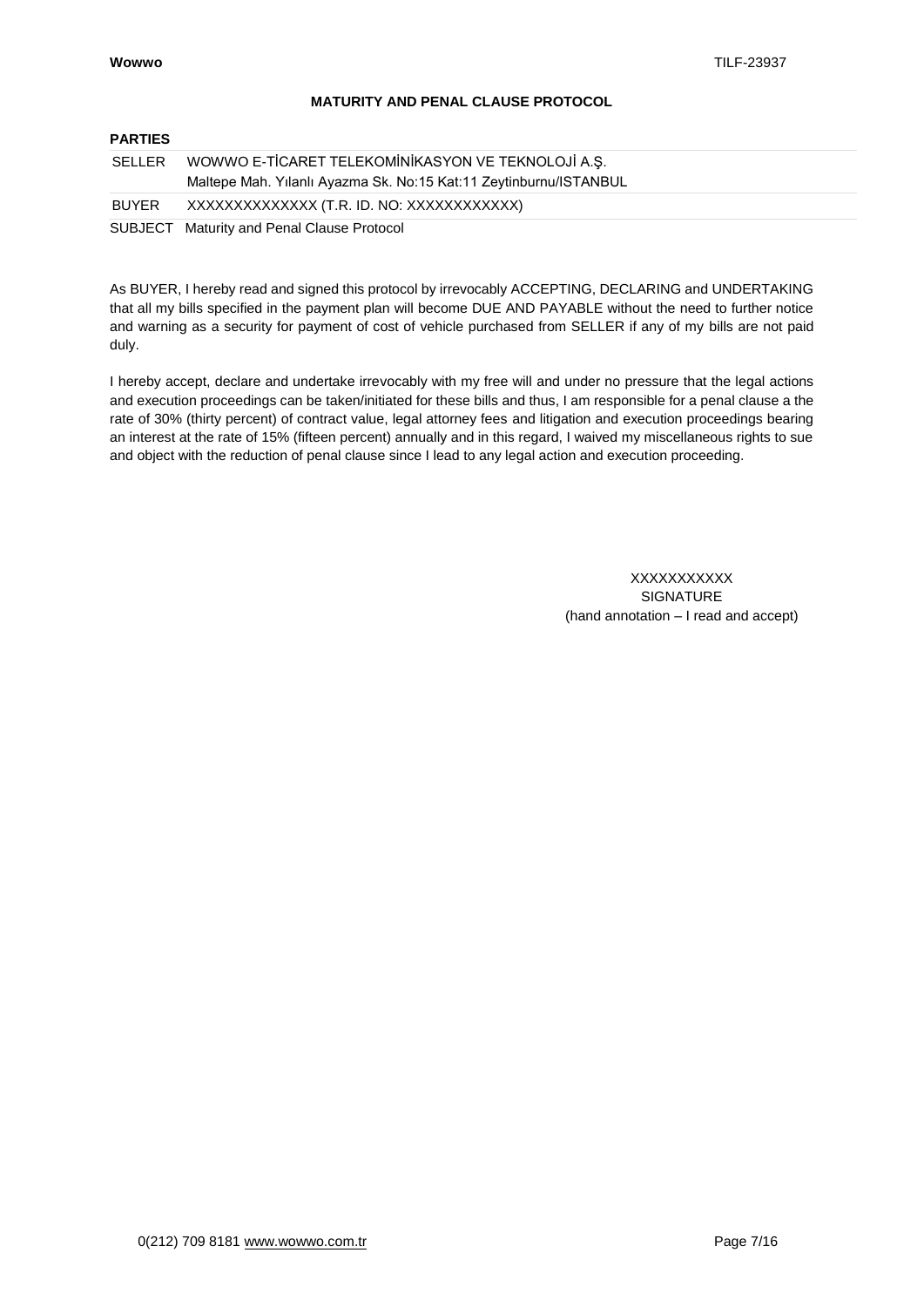## **LETTER OF STATEMENT**

Within the frame of agreement made between seller, Wowwo E-Ticaret Telekomünikasyon ve Teknoloji A.Ş. and TÜRK NİPPON Sigorta for vehicle with the plate no XXXXXXX subject to used car sales agreement numbered **XXXXXXX** concluded by Wowwo E-Ticaret Telekomünikasyon ve Teknoloji A.Ş., an offer was made to me regarding making an insurance agreement due to breakdowns, which may occur on Motor, Mechanic, Gearbox and Electrical Equipment. The expertise examination was made on vehicle with the plate no. xxxxxxxx by ……………………… which was determined by me before sales agreement. Since there is no breakdown and defect on vehicle as determined in the expertise examination, I hereby accept to make insurance offered by seller. I assume all legal responsibility due to all breakdowns and defects including Motor, Mechanic, Gearbox and Electrical Equipment which may occur on vehicle following the sale, and I hereby declare, accept and undertake that the seller has no further responsibility on relevant vehicle after the sale. October 25, 2019.

SELLER

BUYER

.................................

**Wowwo E-Ticaret Telekominikasyon ve Teknoloji A.Ş.**

WITNESS

WITNESS

.................................

.................................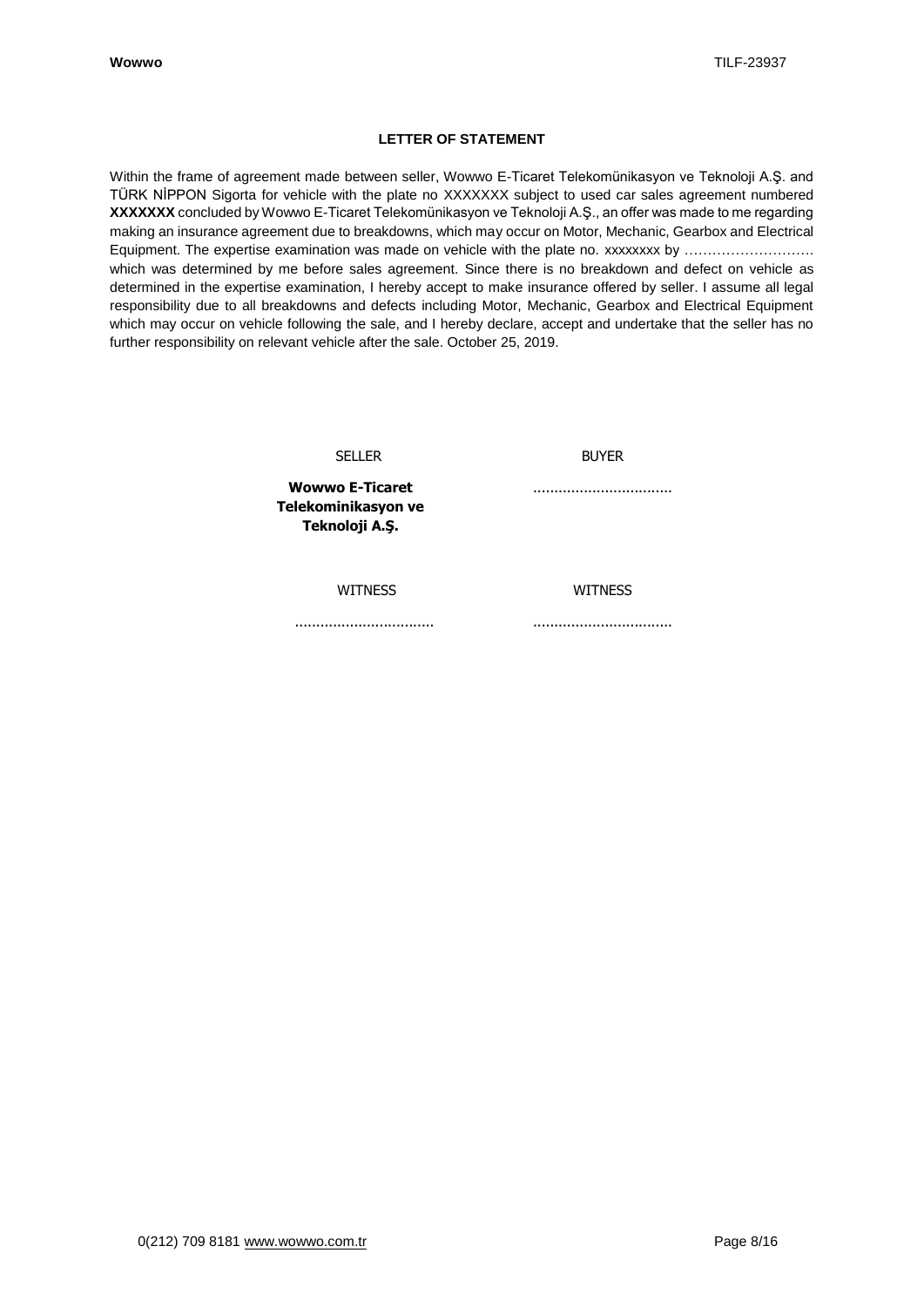## **LETTER OF PAYMENT CONSENT**

Pursuant to Vehicle Sales Agreement (Agreement) dated October 25, 2019, which was concluded and signed by and between Wowwo E-Ticaret Telekomünikasyon ve Teknoloji A.Ş. acting as ''SELLER'' and xxxxxxxxxx acting as ''BUYER''; this Letter of Bill Delivery (Letter of Consent) has been issued upon mutual agreement of parties on October 25, 2019. The BUYER and SELLER are hereinafter referred as ''Party'' individually and ''Parties'' jointly in this letter of consent.

The BUYER hereby accepts and undertakes to pay the bills/cheques which have been delivered for securing the balance Sales Cost, fully and without delay on the dates specified in the AGREEMENT. The BUYER is liable for making all payments against receipt and/or bank receipt. The BUYER hereby declares, accepts and undertakes that all payments not proven with receipt and/or bank receipt upon demand of SELLER will be regarded as not done and he will not make any claim regarding to these payments.

The parties hereby accept, declare and undertake that the bills whose payments have been made, will be returned to BUYER by SELLER based on a bill delivery record when all debts of BUYER are cleared and the SELLER will not start legal proceedings for relevant bills when the payments undertaken to be made on dates specified in the bill record enclosed to AGREEMENT.

The BUYER hereby declares, accepts and undertakes that he will return these bills/cheques to SELLER upon request of SELLER promptly if the bills/cheques unpaid by SELLER are delivered to BUYER accidentally and he is liable for proving these payments with receipt, bank receipt or similar instruments if he makes a claim regarding payment of those bills/cheques. If the bills/cheque for which the BUYER is liable for paying are lost and the SELLER gives a written instrument concerning the loss of these bills/cheques and undertaking their responsibility, he cannot refrain from paying the bills/cheques. The BUYER hereby accepts, declares and undertakes that the SELLER is entitled to terminate the AGREEMENT unilaterally if he does not pay any bill/cheque/cost for any reason.

The BUYER hereby accepts, declares and undertakes that the BUYER authorizes the SELLER to follow up all process for collection of losses arising from decrease in value, and to take actions and conclude these actions and claim any loss of value if the vehicle with the plate no. xxxxxxx and chassis no. XXXXXXXXXXXXXXXXXXXXXX subject to AGREEMENT is involved in an accident in any way and thus, he gives consent to payment of loss of value to SELER and collect the expenses at the rate of 15% from the loss of value collected by SELLER and to offset the balance amount (85%) from debt of BUYER.

This letter of payment has been read by parties and issued in 1 (one) copy and thus, one certified copy has been delivered to BUYER by hand. This letter of payment is an indispensable part of AGREEMENT and has the same effect with agreement.

Date: XXXXXXXXXX

BUYER SELLER

……………………………………. Wowwo E-Ticaret Telekomünikasyon ve Teknoloji A.Ş.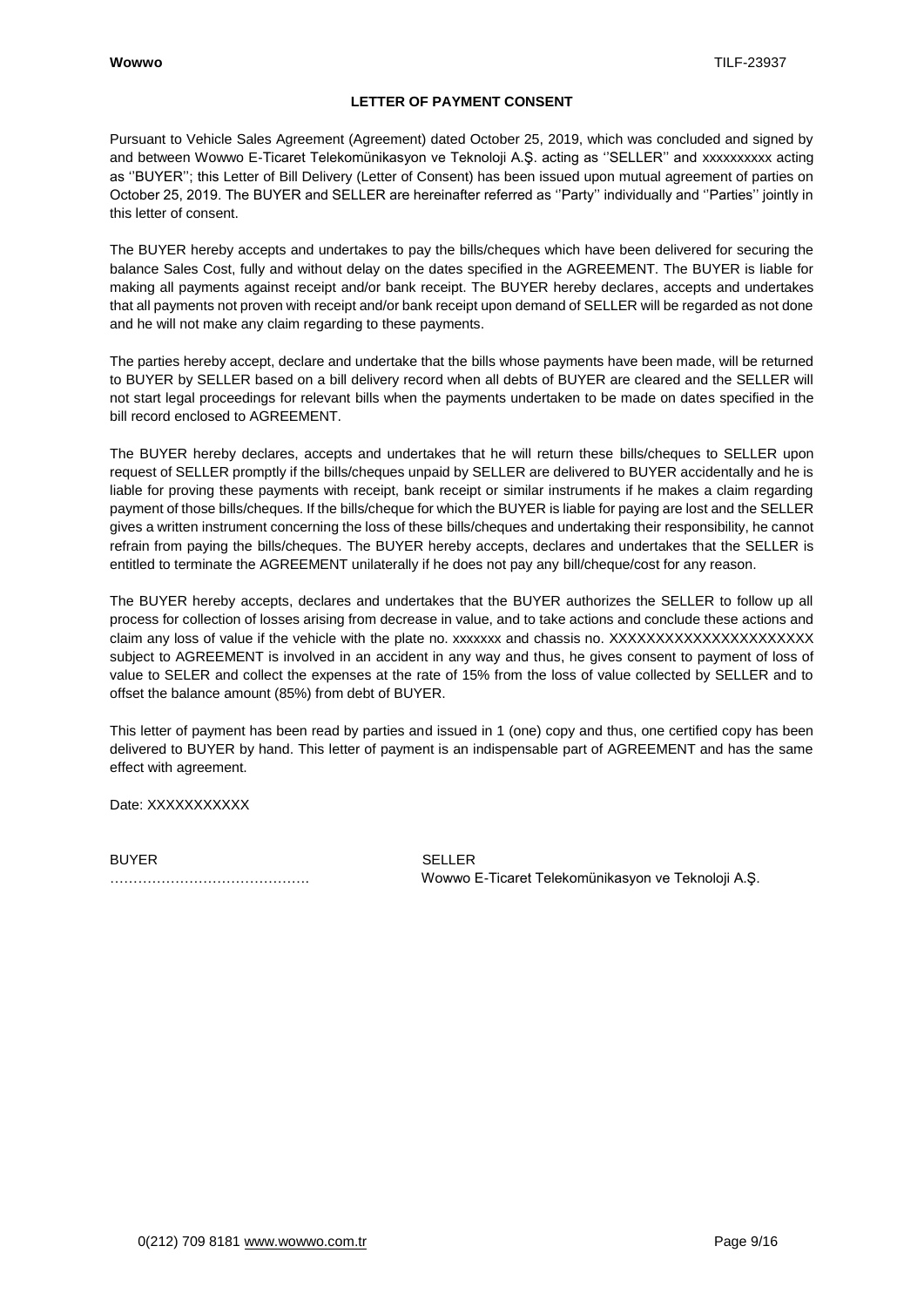## **LETTER OF INSURANCE DAMAGE CLAIM CONSENT**

Pursuant to Vehicle Sales Agreement (Agreement) dated October 25, 2019, which was concluded and signed by and between Wowwo E-Ticaret Telekomünikasyon ve Teknoloji A.Ş. acting as "SELLER" and xxxxxxxxxxxxxxx acting as ''BUYER''; this letter of consent has been issued upon mutual agreement of parties on xxxxxxxxxxxxxxx. The BUYER and SELLER are hereinafter referred as ''Party'' individually and ''Parties'' jointly in this letter of consent.

The BUYER hereby accepts, declares and undertakes that the BUYER authorizes the SELLER to follow up all process for collection of losses arising from decrease in value, to take actions and conclude these actions, to follow up, claim and collect the damage claims, scrap claims, claims for loss of value, loss of profit arising from not operating the vehicle within the period of repair of damage and all other traffic claims and to make all other relevant applications, to make necessary objections to defect ratios determined for accidents and to collect the expert and reference costs on these issues and to claim the relevant amounts if the vehicle with the plate no. xxxxxxx and chassis no. xxxxxxxxxxxxx subject to AGREEMENT is involved in an accident in any way and thus, he gives consent to payment of these amounts to SELER and the SELLER is entitled to transfer all its rights, receivables and/or liabilities arising from this letter of consent to any natural or legal entity without making a notice to BUYER and obtaining his consent. The SELLER shall offset the balance amount, which is determined by deducting the expenses collected from insurance company, from bills payable of BUYER but this offsetting shall be started from latest bill of BUYER as given below.

- 1. 65% of balance after deducing the expenses for files not referred to arbitration
- 2. 50% of balance after deducting the expenses for files referred to arbitration

This letter of insurance damage claim consent has been read by parties and issued in 1 (one) copy and thus, one certified copy has been delivered to BUYER by hand. This letter of insurance damage claim consent is an indispensable part of Vehicle Sales Agreement and has the same effect with agreement.

Date: XXXXXXXXXXX

BUYER SELLER

……………………………………. Wowwo E-Ticaret Telekomünikasyon ve Teknoloji A.Ş.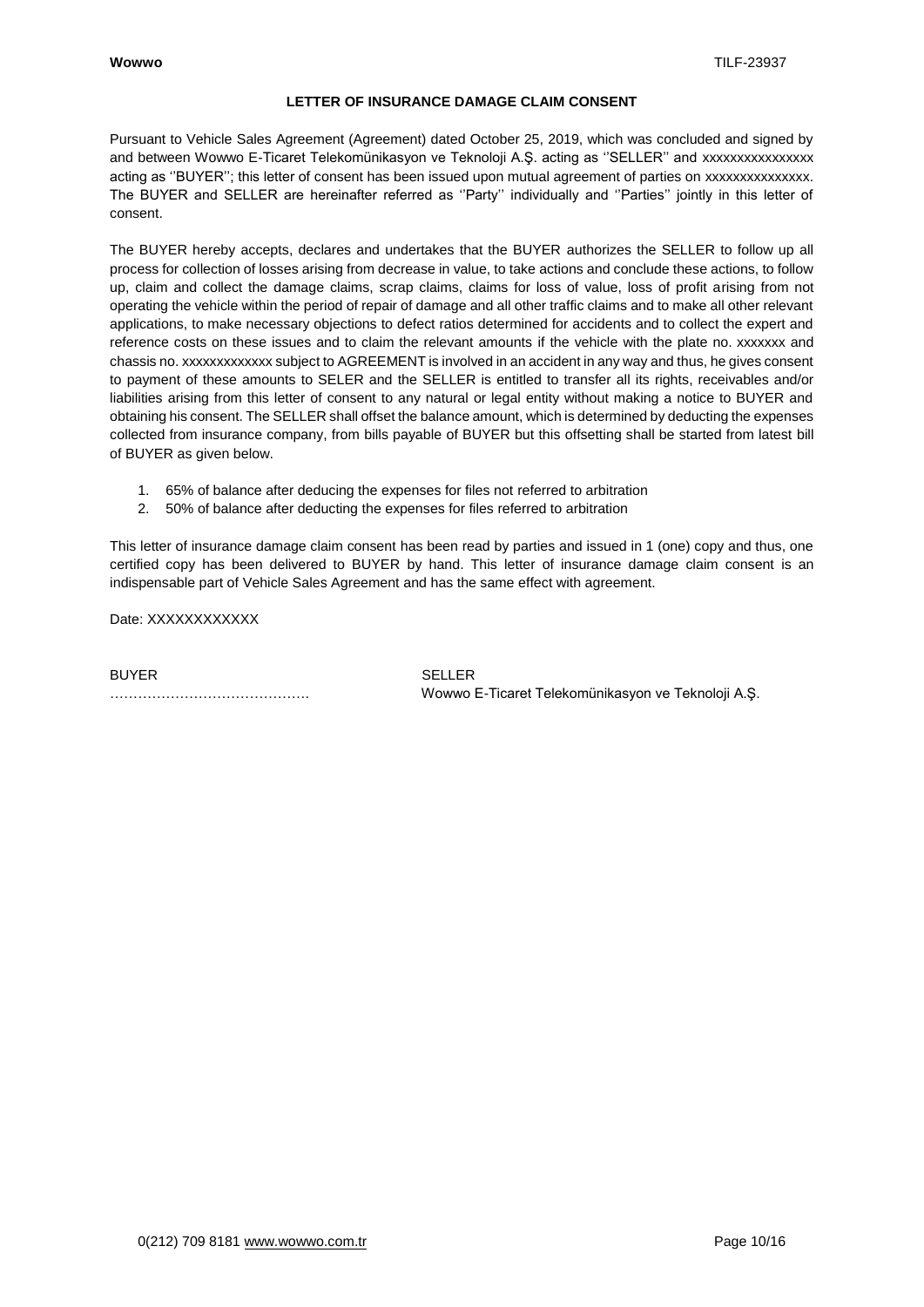## **APPROVAL FORM**

The BUYER hereby gives consent to make application to all banks, credit institutions and finance institutions at home and abroad; Credit Reference Agency, the Banks Association of Turkey Risk Center, all state and public organizations and establishments and private legal entities by YESIL and/or SELLER within the scope of risk report to be issued concerning himXXXXXXXXXXX (hereinafter will be referred to as ''BUYER'') by YESIL HOLDING A.S. (hereinafter will be referred to as ''YESIL'') and/or WOWWO -ETICARET TELEKOMUNIKASYON VE TEKNOLOJI ANONIM SIRKETI (hereinafter will be referred to as ''SELLER'') and in this regard, to YESIL and/or SELLER to collect and store of risk information concerning him and all kinds of information/data submitted by YESIL and/or SELLER to BUYER, and to create Report and data submissions by using those information; to process relevant data and share them with others; to share these information/data and defined information/data submission acquired with BUYER and/or third parties; to YESIL and/or SELLER to subscribe him to Credit Reference Agency, Banks Association of Turkey Risk Center and/or other application, use his passwords, make investigation within the period of subscription and obtain information in this manner;

The BUYER hereby gives consent to be sent all kinds of sms messages, mails and correspondences such as advertisement, request, approval, etc. to the registered telephone numbers, e-mail addresses, home and work addresses of BUYER.

The BUYER hereby gives consent to SELLER to create limits before all companies included in the SELLER's system currently and/or in future and to transmit these limits to BUYER by mail, telephone, sms and telephone applications.

Moreover, he hereby accepts, declares and undertakes irrevocably that this consent will remain valid even after the shares of YESIL and/or SELLER have been taken over or new partnership has been established; he gives consent that sharing the information on him will not be regarded as illegal transfer of personal data and YESIL and/or SELLER will not be responsible in this regard and he will not claim any right or receivable from YESIL and/or SELLER.

| TR. ID NO               | : XXXXXXXXX    |
|-------------------------|----------------|
| NAME SURNAME : XXXXXXXX |                |
| <b>DATE</b>             | : XXXXXXXX     |
| <b>ADDRESS</b>          | <b>TURKEY</b>  |
| <b>TELEPHONE</b>        | : XXXXXXXXXXXX |
| E-MAIL                  |                |
| <b>SIGNATURE</b>        | ٠              |

I read and acknowledge.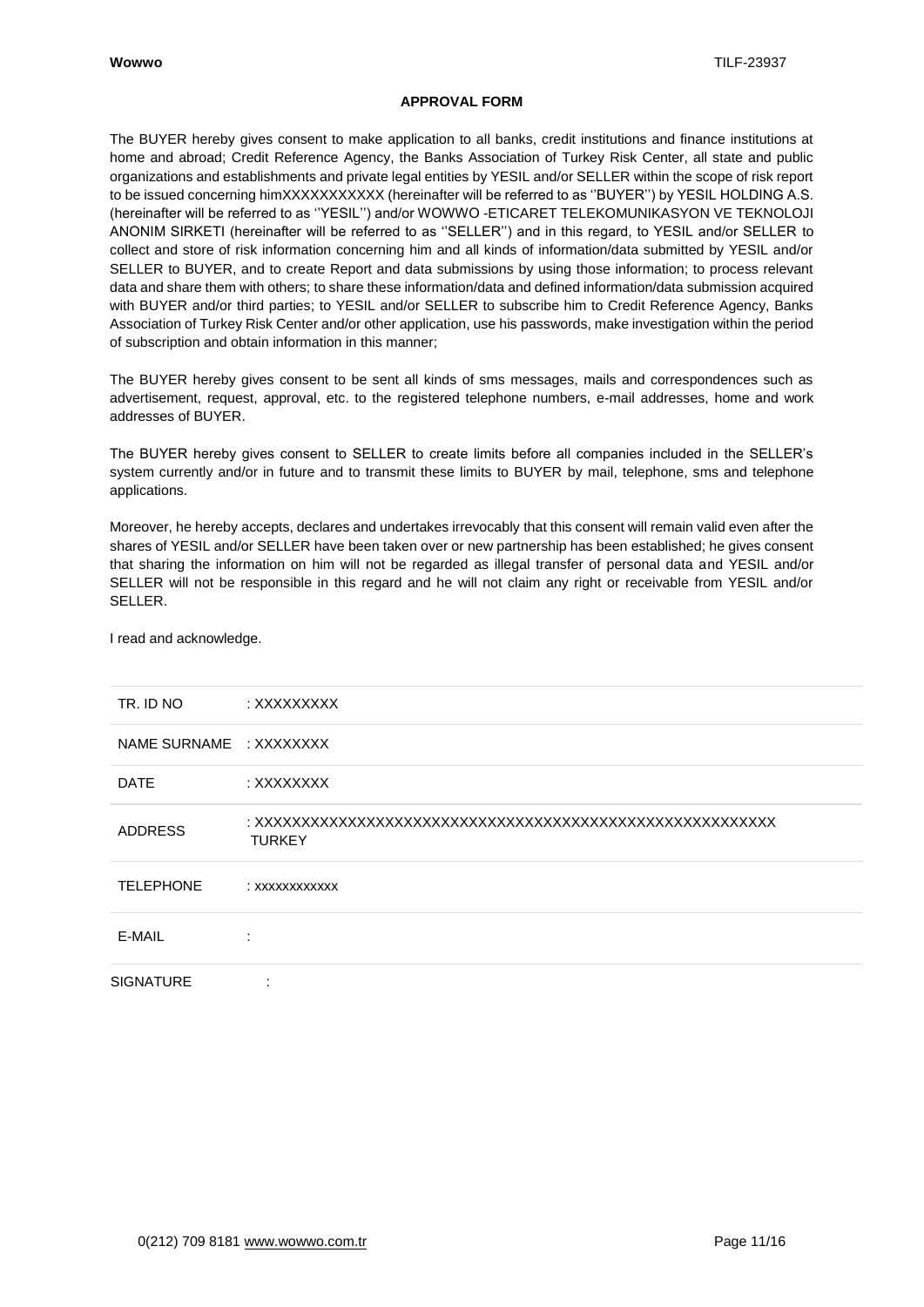#### **VEHICLE DELIVERY MINUTE**

#### **VEHICLE BRAND MODEL CHASSIS NO PLATE KM**

2014 3 1 Citroën C-Elysée xxxxxxxxx xxxxxxx 123192

I accept and declare that I have seen the tramer records of the vehicle mentioned above, subject to the vehicle sales contract I have signed, I have been informed about the mileage of the vehicle from the inspection inquiry and service maintenance reports, I have made the vehicle body, mechanical and electrical appraisal, and I received the vehicle in its current physical condition. I accept, declare and undertake that I will repair the mechanical, electrical and motor deficiencies written in the expert report of the above mentioned vehicle after I have received my vehicle and that I will not claim anything from the SELLER and the guaranteeing company for the failures arising from these deficiencies.

1-) Are there any impacts on the body of the vehicle?

| 2-) Is there any damage to the glass parts of the vehicle? |
|------------------------------------------------------------|
| 3-) Is there any damage to the vehicle upholstery?         |
| 4-) Does the vehicle have a spare key?                     |
| $\Box$ YES $\Box$ NO   EXPLANATION: _______                |

With regard to the above mentioned vehicle I declare that;

- 1. I checked the mileage on **HGS in EPTT AVM** application and compared it with the information indicated in the expert report registered to the notary sales document drafted for the vehicle and did not recognized any difference between them,
- 2. I have questioned the Tramer records through the **Vehicle Damage Inquiry 5664 SMS** service, I have compared it with the information indicated in the expert report registered in the notary sales document drafted for the vehicle and did not recognized any difference between them,
- 3. I agree, declare and commit that I will take the vehicle to the contracted service of the relevant insurance company within 48 hours, that will examine the records of the past, that will have done the vehicle body, mechanical and electrical expertise, will check whether there is a difference in mileage that I have read and any differences according to the pre-sales expert examination; in case of any defects within the scope of defective goods I will notify WOWWO E-TİCARET TELEKOMUNİKASYON VE TEKNOLOJİ A.Ş' in writing within 48 hours by sending a notification to the contact information indicated in the notary sales document or e-mail to bilgi@wowwo.com; if I do not do so, it means that I have accepted all the said defects; that they will be considered outside the scope of the insurance guarantee, that the SELLER is not responsible for the repairs of the vehicle, therefore, the SELLER is not responsible for the subsequent failures, that I cannot return the vehicle and I will not submit any complain in this regards. …../…./ 2019

|  | Name - Surname : |  |
|--|------------------|--|
|--|------------------|--|

| <b>Turkish Identity Number</b> |  |  |
|--------------------------------|--|--|
| Signature                      |  |  |
| Date                           |  |  |
| Phone                          |  |  |
| Address                        |  |  |

(In handwriting "I have read, understood, accept, declare and commit the above mentioned statement".)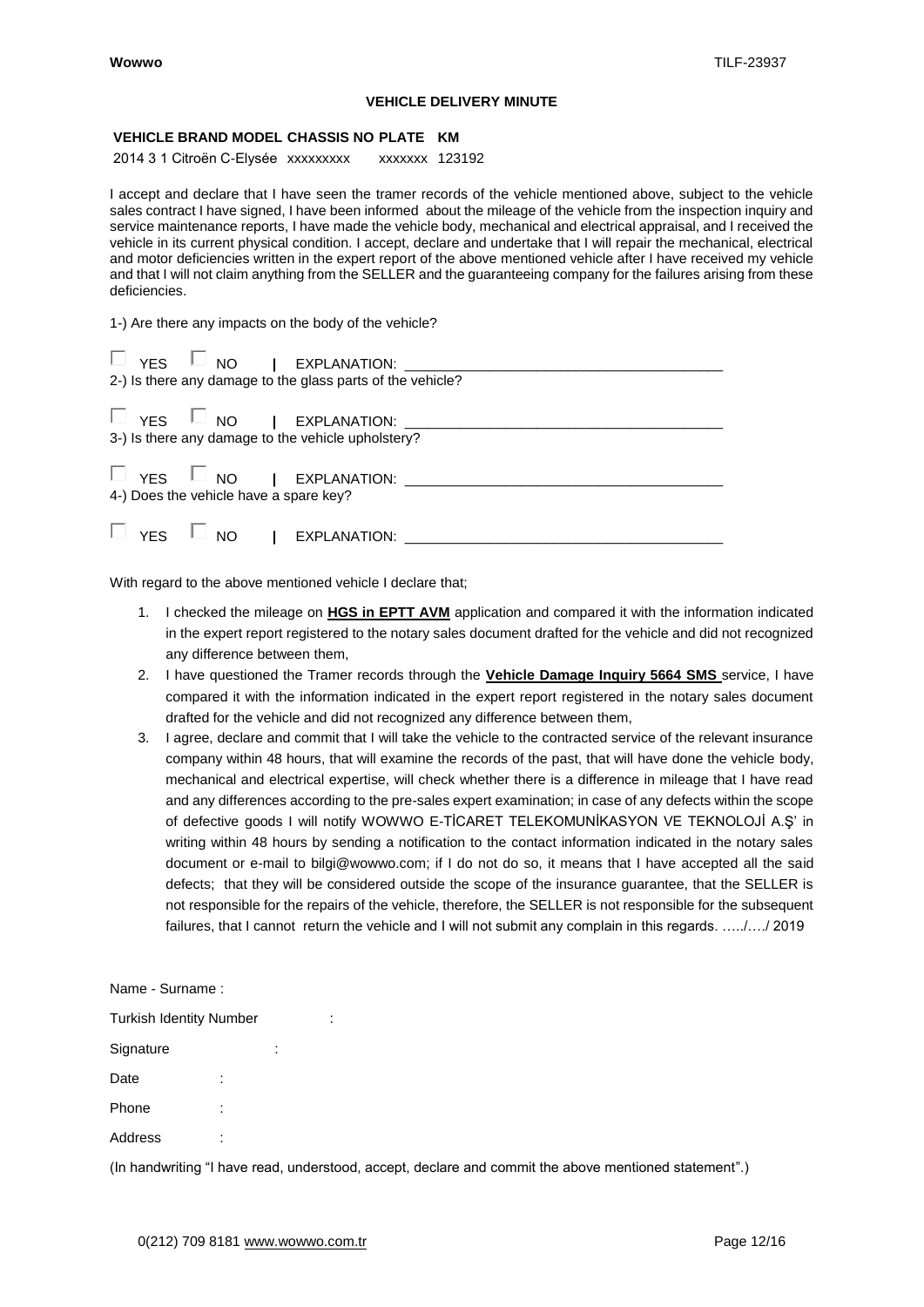#### **WOWWO 'WRITE INSTALLATION OFF'' AGREEMENT**

xxxxxxxxxxxxxx (CUSTOME) purchased car from Wowwo E-ticaret Telekomunikasyon ve Teknoloji A.S. (WOWWO) and concluded this Vehicle Sales Agreement (AGREEMENT).

The CUSTOMER has gained right to benefit from ''Write Installation Off'' Campaign to be applied based on belowmentioned rules and principles pursuant to this agreement and the Sponsor Code xxxxxxx was identified for him for directing customer references to WOWWO.

#### A. TERMS OF ''WRITE INSTALLATION OFF'' CAMPAIGN

The CUSTOMER who has gained right to benefit from WOWWO ''Write Installation Off'' system, directs the customer references for purchasing vehicle with sponsor code, to WOWWO telephone line 0850 333 8988. The REFERENCE which obtains approval from WOWWO with the sponsor code, purchases car.

The CUSTOMER is entitled to a discount valued at TRY 1500 for each reference and this discount will be deducted from total debt by starting from latest bills payable.

The CUSTOMER continues to bring REFERENCE to WOWWO and when he exceeds 100% limit, he will continue to gain discount, but he becomes entitled to use these discounts by deducting from lastest bill of new vehicle when he purchases a new vehicle.

If the CUSTOMER delays any payment of AGREEMENT for 5 days more than 2 times, WOWWO gives maturity notice by means of SMS, E-MAIL and MAIL and terminates the ''Write Installation Off'' agreement on the date of notice and takes back ''Write Installation Off'' discounts from CUSTOMER (The rights of WOWWO arising from this AGREEMENT concluded by and between Customer are reserved).

If the REFERENCE does not make its payments and WOWWO takes execution proceeding although the CUSTOMER does not hinder his payments, WOWWO gives a notice to CUSTOMER through SMS, E-MAIL and MAIL and thus, terminates the discounts that he become entitled.

The CUSTOMER can follow up the payment of its bills and discounts from subscription account on wowwo.com.

The CUSTOMER can use the discount based on AGREEMENT debt or for purchasing a new vehicle from WOWWO e-commerce website and he cannot claim any charge or right from WOWWO due to these discounts.

## B. SETTLEMENT OF DISPUTES AND COMPETENT COURT

Istanbul Central Courts and Execution Offices are authorized to settle the disputes arising from this Agreement.

## C. ENFORCEMENT

This Agreement has been issued and signed by parties in 1 copy on October 25, 2019 and one copy of agreement is delivered to CUSTOMER.

| CUSTOMER                      | "This part will be filled by Customer- hand annotation." |
|-------------------------------|----------------------------------------------------------|
| <b>NAME</b><br><b>SURNAME</b> |                                                          |
| <b>MOBILE NO</b>              |                                                          |
| <b>SIGNATURE</b>              |                                                          |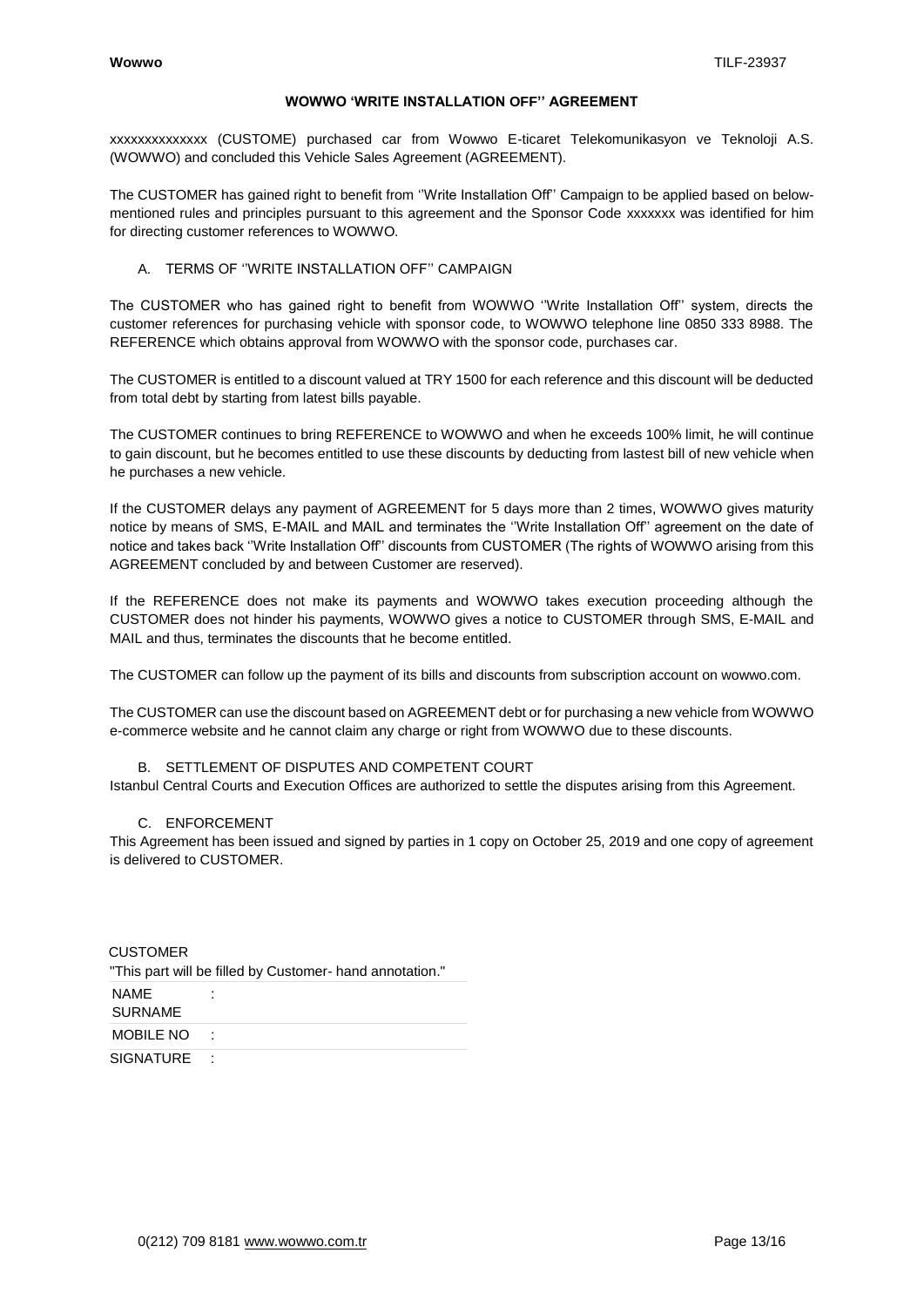# **STATEMENT AND ACQUITTANCE**

Dear Atty. xxxxxxxxxxxxxx and Att. xxxxxxxxxxxxx

We hereby deputize you based on power of attorney certified by …………………………………….. Notary Public dated ……………………….. with the issue no…………………………………..

Pursuant to this power of attorney, we request you to take necessary action to accept the debt by yourself or any other attorney you will deputize, in the execution proceedings to be started by the below-mentioned concerned person for forming a surety in our commerce between us and …………………………. and thus, to conclude the proceeding by waiving from terms and declare property for estates and real estates registered in our name. In this proceeding started by drawer, it has been given unlimited power to drawer by you in terms of legal interest, discount interest and highest interest on deposits. The power of attorney given by us is valid until otherwise is notified to you or you are dismissed. Pursuant to this power of attorney, we release you and all attorneys you will deputize.

## **Principal**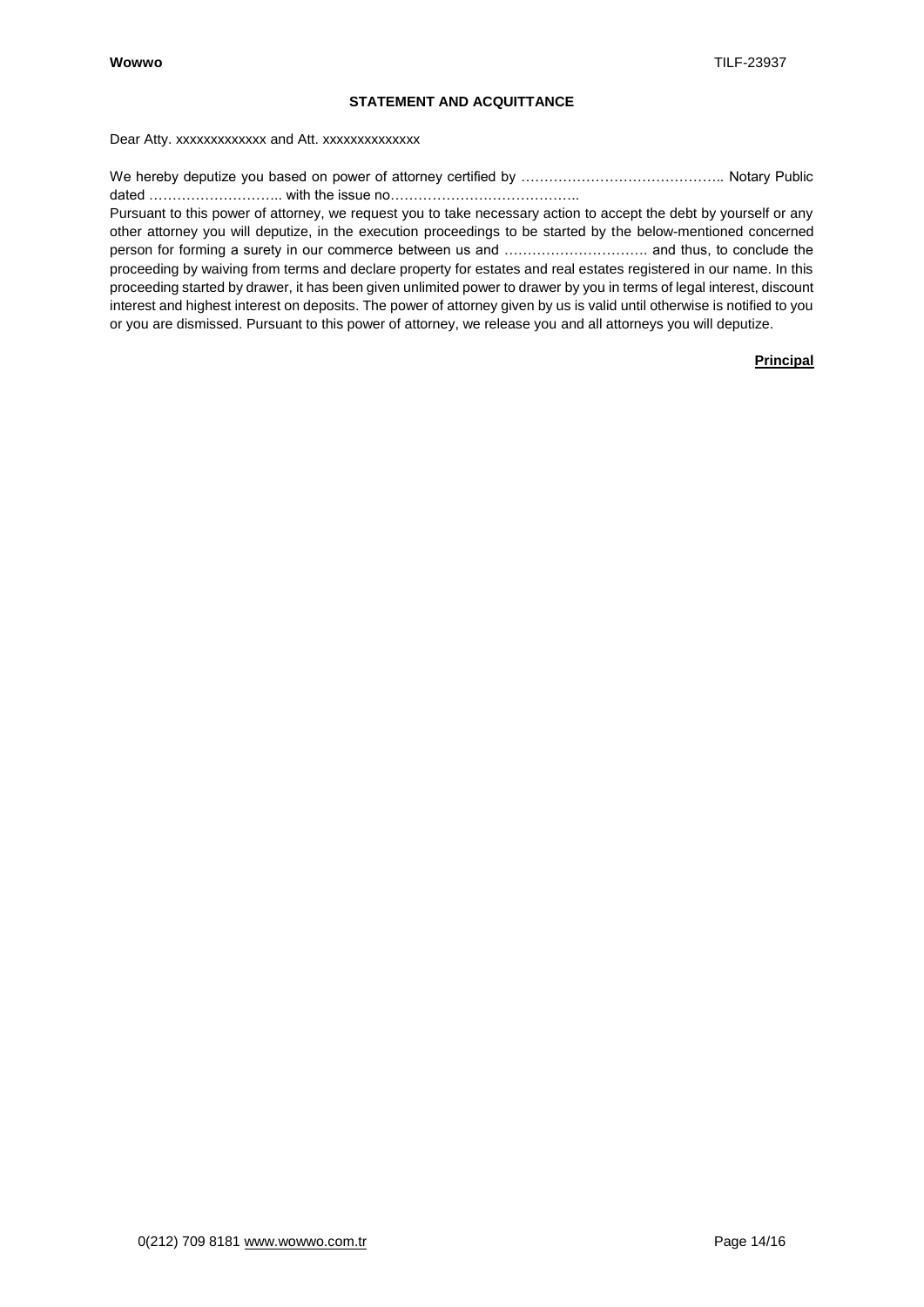## **EXPLICIT CONSENT TEXT**

## **OF THE BUYER/SELLER**

#### **ON THE PROTECTION OF PERSONAL DATA IN ACCORDANCE WITH THE LAW NO. 6698 ON THE PROTECTION OF PERSONAL DATA ("KVKK")**

WOWWO E- TİCARET TELEKOMÜNİKASYON VE TEKNOLOJİ ANONİM ŞİRKETİ establishen in Turkey ( "SELLER"); by acting as the data controller do hereby declare that

- Your personal data obtained in the following ways,
- within the scope of our legal relations,
- shall be used within the framework of the purpose requiring their processing and in connection with this purpose, in a limited and measured manner,
- shall be used by maintaining the correctness and up-to-date version of the personal data you have provided to us or has been reported to us,
- shall be recorded, stored, protected, rearranged, shared with the institutions authorized by law to request this personal data, and shall be transmitted, transferred to the third parties, classified and processed according to the conditions stipulated by KVKK.

## **TRANSFER OF YOUR PERSONAL DATA ABROAD**

Your personal data may be transferred to other persons / companies and may be processed by such persons / companies in accordance with the Law on the Protection of Personal Data, especially if the SELLER has a legitimate interest that does not impair the fundamental right and freedom of the person concerned in sharing the data, or if it requires the performance of a relevant contract.

Your personal data that can be transferred abroad by us is as follows:

| <b>Identity Data</b>      | Name, surname, Turkish Identity Number, date of birth, marital status, gender                                                                           |
|---------------------------|---------------------------------------------------------------------------------------------------------------------------------------------------------|
|                           | Communication Data Phone, e-mail, address                                                                                                               |
| <b>Working Data</b>       | Company, department where you are employed, working manner, profession, title,<br>education, experience                                                 |
| Audio and Visual<br>Data  | ID of the real person, current photos of the vehicle on the day of purchase                                                                             |
| Vehicle Sales<br>Contract | Vehicle license information, Expertise information, mileage, tramer, payment plan, payment<br>term amounts and dates, cash and term sales price         |
| Other                     | Vehicle damage information, notary sales information, down payment and installment bank<br>payment statements and receipts, SELLER customer card number |

## **PURPOSE OF TRANSFER OF YOUR PERSONAL DATA ABROAD**

Your personal data mentioned above is transferred for the following purposes and reasons. **Regarding this explicit consent text, by writing at the end of the text "I have read and understood the explicit consent text. I approve and consent to the processing of my personal data in the manner specified in the text", you will consent to the transfer of your personal data mentioned above for the purposes and reasons stated below**, to the following recipient groups abroad and for the purposes set forth below;

- If you choose to be informed about our campaigns and promotions, we will transfer your personal data to the suppliers that we have contracted in Turkey and abroad in order to send you mass e-mail and SMS.
- Your personal data collected under the Cookie Policy will be used to better serve you and our other members and customers. Therefore we will transfer the user movement data that we collect within the site (where it was clicked, the period of stay), to companies that provide business development by analyzing such user activity data.
- We can transfer your personal data to the companies we work with, such as Insider, Google Analytics, etc. for sales, marketing and reporting activities.
- Within the scope of the risk report that will be prepared with your personal data, the SELLER can transfer such data to all banks, credit institutions and other financial institutions regulated by the legislation at home and / or abroad; by applying to Credit Bureau, Risk Center of Banks Association of Turkey, all the relevant government and public institutions, private law legal entities and any institutions and organizations, the SELLER is authorized to collect and store the risk information, any other information / data provided by the SELLER to the BUYER without any additional approval, and to create reports and data presentations